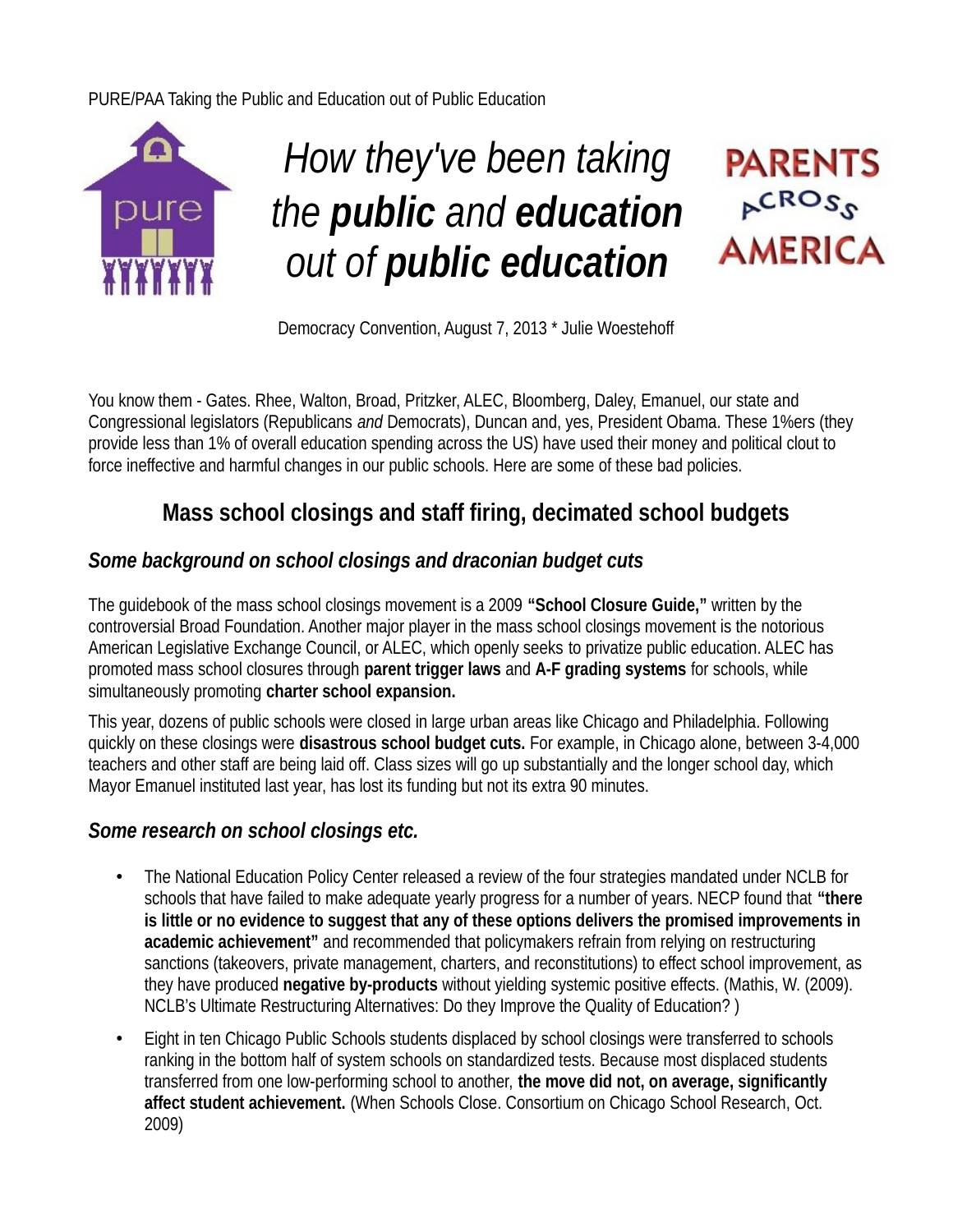#### 2

## **A related issue: privatizing education by expanding charter schools and moving to replace teaching with "virtual learning"**

## *Some background on privatization and charters*

The 1%ers' fondness for school closure goes hand in hand with their love of **privatization**, which relegates parents to the role of consumers rather than educational partners. This does not provide parents with a real voice, only a dizzying array of unknown and unreliable options. The first choice of most parents is to send their child to a high-quality neighborhood school, but the rapid expansion of the charter sector has undermined neighborhood schools, drawing resources from them while at the same time expecting them to serve our most at-risk students. Furthermore, as more states remove their charter caps, we will see more districts that are majority charter schools, Students must compete for access in a lottery, which means **some are left without any school to attend in or near their neighborhood.**

Race to the Top promoted state laws establishing **appointed charter authorizers independent of local district school boards**. State charter authorizers have the power to overrule district decisions to deny charter proposals. They are not elected officials accountable to parents and the community and do not have the same stake in the vitality and improvement of local public schools, but they are allowed to require use of local taxpayer funds to support charter school operators, a form of **taxation without representation** that violates principles deeply rooted in our nation's history and values.

## *Some research on privatization/charters*

- The newest research shows **"insignificant" positive impact of charter schools** over traditional schools. (National Education Policy Center, July 2013)
- **Voucher students did no better** than a matched set of non-voucher public school students in a study of the longest-running voucher program, in Milwaukee, WI.
- Online instruction for students in grades K-12 has little or no research backing (Barbara Means, September 2010). Students at K12 Inc., the nation's largest virtual-school company, are **falling further behind in reading and math scores** than students in brick-and-mortar schools. Students at these virtual schools are also less likely to remain at their schools for the full year, and the schools have low graduation rates. (National Education Policy Center, July 2012)

## *Some alternatives to privatization/charters*

The soundest alternative is to **improve the schools we have** using sound, effective, research-based programs. This is the **choice** of most parents.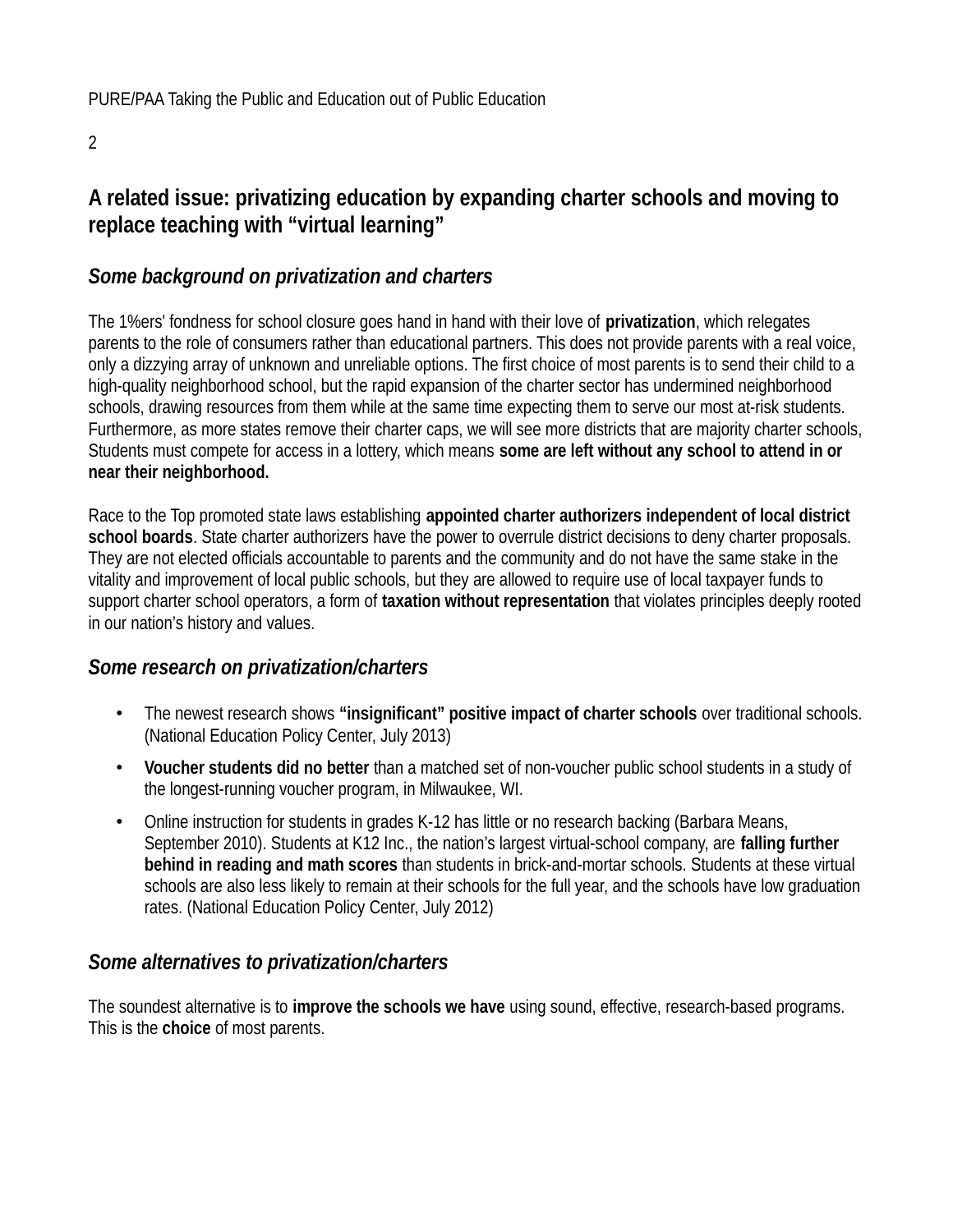3

## **Promoting fake "parent empowerment" using parent trigger laws.**

## *Some background on parent trigger laws*

As corporate efforts to privatize and capitalize on public education are increasingly being exposed as ineffective and damaging, the wealthy sponsors of these controversial strategies – e.g. school closings, turnarounds, charter school expansion – have been attempting to **re-brand them as "parent empowerment.**" Last year, Congress passed the "Empowering Parents Through Quality Charter Schools Act" on a strong bipartisan vote despite the lackluster outcomes of most of the nation's charter schools.

This year, the big push is for so-called **"parent trigger" laws,** which would allow 51% of the parents at a lowperforming school who sign a petition to trigger one of a narrow set of options – firing all or some of the staff, turning the school over to a charter operator, or closing the school. Parents will have little or no voice once a school is turned into a charter; most charter school boards are made up of businesspeople who do not have children in the school,

## *Some research on the parent trigger*

**The parent trigger has no track record of success.** Several attempts have been made in California by the well funded, astroturf Parent Revolution group. Their first effort failed when a judge threw out the petitions. Other attempts have fizzled for lack of support. **The charter school resulting from PR's first "successful" effort has not opened yet.** In May, a Los Angeles principal was fired using the parent trigger; it was reported that 21 of the school's 22 teachers requested transfers in response.

## *An alternative to the parent trigger*

The best model for the kind of meaningful, effective parent empowerment that parents actually want is the Chicago **local school council** (LSC). LSCs are duly-elected bodies for each Chicago elementary, middle and high school. Parents hold the most seats on the LSC, and the LSC chairperson must be a parent. The LSC is not an advisory body – it has real decision making authority in the school including hiring the school principal. Research shows that **LSCs are also a successful element of effective school reform.**

## **Increasing the misuse and overuse of standardized tests**

## *Some background on testing*

American students are spending growing amounts of time preparing for and taking high-stakes standardized tests. In response to the increased testing mandates of NCLB, RTTT and other federal grant programs, some states and districts now require standardized tests for every subject, including art, music, journalism and physical education. Test scores are used to bar students from moving from one grade to another, to determine teacher and administrator pay, and to label schools as "failing" – a step that often leads to closure. Preschools are being stripped of play equipment to make more time for "academics."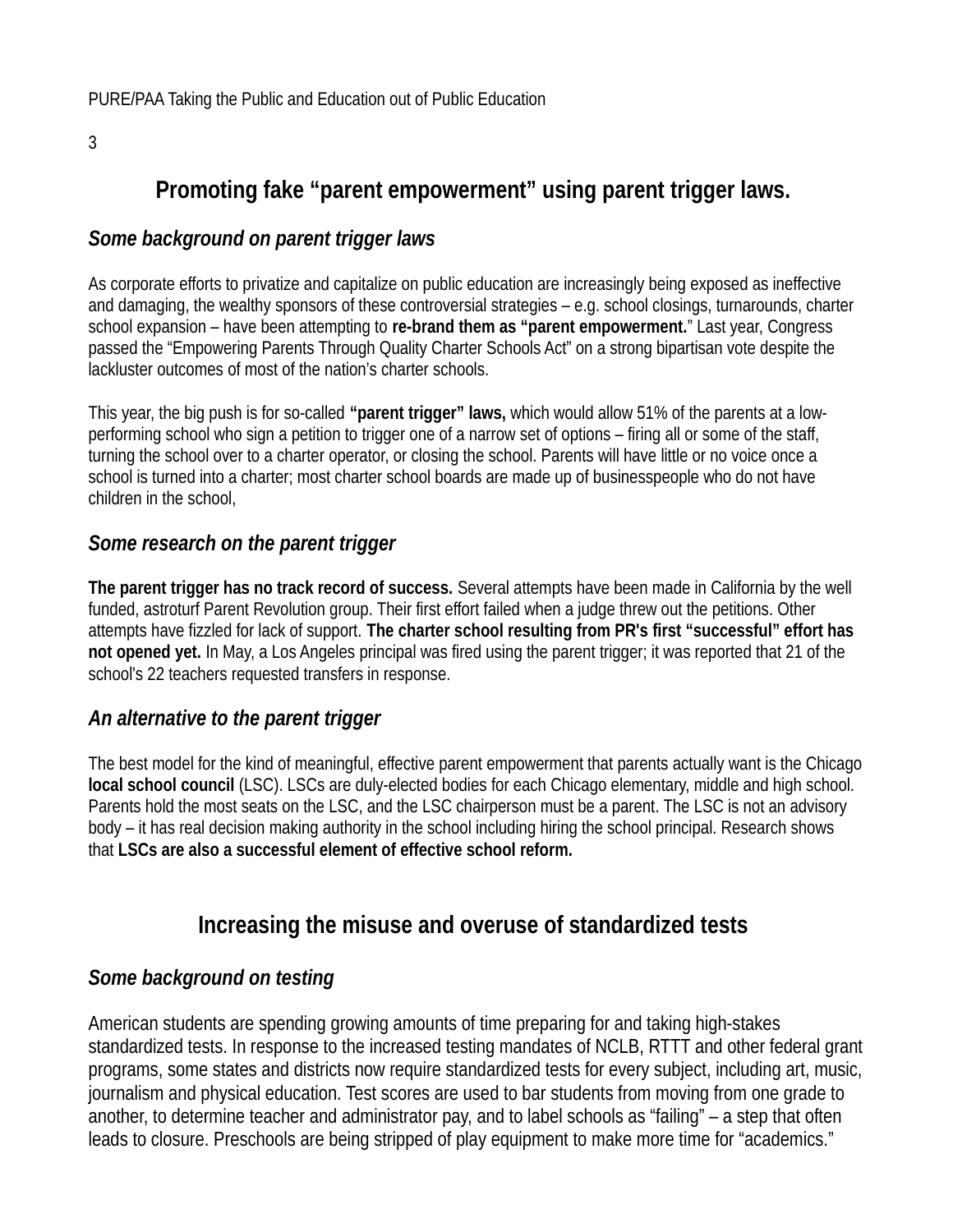PURE/PAA Taking the Public and Education out of Public Education

4

Nationalizing curriculum via the Common Core State Standards will only serve to increase the testing pressure. CCSS were developed between 2009-10 by the National Governors' Association and the Council of Chief State School Officers with funding from the Bill and Melinda Gates Foundation. Federal education laws actually forbid the imposition of national standards, but the CCSS escaped this ban because they were supposedly "voluntary" – states could opt out of them if they were also willing to miss out on RTTT and other federal education funding.

Education advocates have raised concerns that the CCSS and the tests that are coming with them

- were **written too quickly**, without reasonable time for review by states or the public,
- **excluded educators as well as parents and the community** from the process,
- were overly influenced by p**ublishing companies with a financial interest** in the outcome, and
- **failed to allow for a trial phase** that any sound program would include.

Education Secretary Arne Duncan has claimed that this "new generation of state assessments" will be different from and better than the current crop of standardized tests. No one knows if that's true. But what we do know is that the CCSS tests:

- will have **high stakes**, with most states having agreed to connect student test scores to teacher, principal, and school evaluation,
- may cost between **\$1 and \$8 billion** to develop, with profits going mainly to test publishers, and
- will require **major investments** in technology hardware, software and connectivity.

## *Some research on testing*

- The scholarly consensus that documents the limits of standardized testing is quite clear. For example, a comprehensive nine-year study of testing and evaluation commissioned by the National Academy of Sciences recently concluded that **"available evidence does not give strong support for the use of test-based incentives to improve education."**
- A second National Academy report questions the use of test scores to evaluate teachers, noting that such scores "have not yet been adequately studied for the purposes of evaluating teachers and principals," and "**face substantial practical barriers to being successfully deployed** in a personnel system that is fair, reliable, and valid."
- Value-added results, which have recently been touted as a better way to use standardized test scores, are actually **no more accurate** than year-to-year comparisons of different groups of students. [A 2010 study](http://www.annenberginstitute.org/products/Corcoran.php) by New York University economist Sean Corcoran concluded that the promise that value-added systems can provide such a precise, meaningful, and comprehensive picture is **not supported by the data**. Annual value-added estimates are highly variable from year to year, and, in practice, many teachers cannot be statistically distinguished from the majority of their peers.

## *Some alternatives to standardized testing*

• Students, teachers and schools should be evaluated by a rich set of measures that does not require extensive standardized testing and which covers multiple kinds of skills and the full range of teaching and